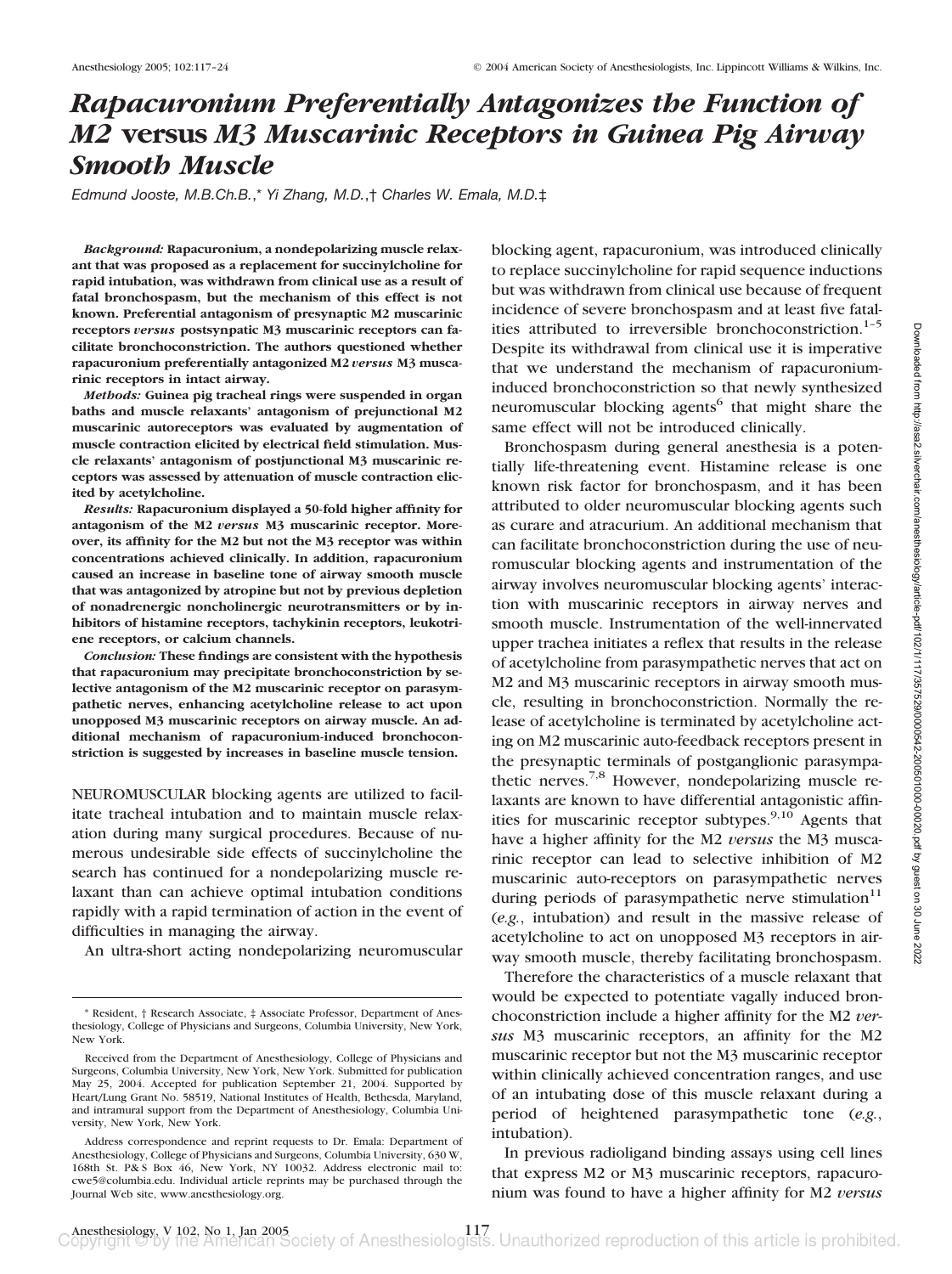M3 muscarinic receptors.<sup>9</sup> However, these studies were not performed in intact functional airway smooth muscle but in cell lines overexpressing muscarinic receptor subtypes. The current studies were designed to address the hypothesis that rapacuronium has detrimental effects mediated by muscarinic receptors in intact functional airways. Therefore, in the current study we questioned whether in intact guinea pig airway tissue rapacuronium potentiated electrical field stimulated nerve-induced contractions, had a higher functional antagonism for the M2 *versus* M3 muscarinic receptor, and itself increased smooth muscle tension by a mechanism independent of preferential M2 muscarinic receptor antagonism.

### **Materials and Methods**

#### *Reagents*

Clinical formulations of rapacuronium, rocuronium, vecuronium (Organon, West Orange, NJ); cisatracurium (GlaxoSmithKline, Research Triangle Park, NC) and mivacurium (Abbott Laboratories, North Chicago, IL) were used in these studies. Control vehicle solutions were prepared according to manufacturer product inserts. Methoctramine, pancuronium, gallamine, tetrodotoxin, diphenhydramine, ranitidine, nifedipine, pyrilamine, Nvanillylnonanamide (capsaicin analog), and atropine were purchased from Sigma Chemical (St. Louis, MO). The peptide MEN10376 (NK<sub>2</sub> antagonist), sendide (NK<sub>1</sub> antagonist), BAY-u9773 (nonselective leukotriene antagonist), and MK571 (D4 leukotriene antagonist) were purchased from Biomol Research Laboratories (Plymouth Meeting, PA). All drugs were dissolved in distilled water, except for nifedipine, which was dissolved in dimethyl sulfoxide such that the final concentration of dimethyl sulfoxide in the baths was 0.01%.

# *Electrical Field Stimulation-induced Contractions of Guinea Pig Trachea to Characterize Muscarinic M2 Receptor Antagonism*

All animal protocols were approved by the Columbia University Animal Care and Use Committee. Hartley male guinea pigs weighing approximately 400 g were anesthetized with 50 mg intraperitoneal pentobarbital, and the tracheas were removed promptly and dissected into closed rings comprised of two cartilaginous rings from which mucosa, connective tissue, and epithelium were removed. Silk threads were tied to the rings such that the threads were at each end of the posterior aspect of the ring (lacking in cartilage), approximately 180° from one another. One thread was attached to a fixed point at the bottom of the baths and the opposing thread was attached to a Grass force transducer (Grass-Telefactor, West Warwick, RI) coupled to a computer *via* BioPac hardware and Acknowledge 7.3.3 software (Biopac Sys-

tems, Inc., Goleta, CA) for continuous digital recording of muscle tension. The rings were suspended in 4 ml organ baths in Krebs-Henseleit buffer solution (composition in mM: NaCl 118, KCl 5.6, CaCl, 0.5, MgSO<sub>4</sub> 0.2, NaHCO<sub>3</sub> 25, NaH<sub>2</sub>PO<sub>4</sub> 1.3, D-glucose 5.6) with 10  $\mu$ M indomethacin (dimethyl sulfoxide vehicle final concentration of 0.01%) added and gassed with 95% oxygen and 5% carbon dioxide at a pH 7.4 and a temperature of 37°C. The rings were equilibrated at 1g of isotonic tension for 1 h with new Krebs-Henseleit buffer added every 15 min. After equilibration, the preparations were precontracted twice with a full dose response of acetylcholine  $(0.1$ um to 1 m<sub>M</sub>). After multiple washes  $(6-9)$ times) of Krebs-Henseleit buffer solution to stabilize the baseline, electrical field stimulation (EFS) was delivered by constant voltage *via* two platinum electrodes on opposite sides of the preparation about 0.8 cm apart by a Grass RPS 107 stimulator (Grass-Telefactor) with signal enhancement through a Med-Lab Stimu-Splitter II (Grass-Telefactor) at 24V, pulse duration 0.5 ms, frequency 32 Hz, train duration of 5 s every 80 s.<sup>12-14</sup> These stimulation parameters were chosen on the basis of the literature and preliminary results to ensure stable twitch contractions and sensitivity to modulation. After a minimum period of 60 min and when the EFS induced contraction height had become constant, cumulative doses of muscle relaxants were added to the baths to determine the 50% inhibitory concentration  $(IC_{50})$  at which tension of contractions was accentuated by antagonism of the presynaptic M2 muscarinic autoreceptors.<sup>12,15</sup> The effect of muscle relaxants on the EFS-induced contraction was expressed as a percentage of the stable EFS-induced contraction before muscle relaxants were added. To confirm that contractions elicited by the EFS parameters were attributable to neural release of acetylcholine acting on muscarinic receptors, preliminary studies were performed with methoctramine, a well known M2 muscarinic receptor antagonist, tetrodotoxin  $(1 \mu M)$ , a sodium channel blocking agent, and atropine  $(1 \mu)$  a nonselective antimuscarinic agent.

# *Acetylcholine-induced Contractions of Guinea Pig Trachea to Characterize Muscarinic M3 Receptor Antagonism*

Guinea pig trachea rings were prepared as above. After two cycles of acetylcholine-induced contractions (cumulative concentrations of 0.1  $\mu$ M to 1 mM) the rings were repetitively washed (6–9 buffer changes) and the rings were repetitively contracted with a single dose of acetylcholine approximately equal to the  $EC_{50}$  of acetylcholine (typically  $\sim$ 1  $\mu$ <sub>M</sub>) until the contraction height was consistent. Increasing doses of muscle relaxants were added, allowing a 35-min incubation period between doses to allow for each concentration to reach apparent equilibrium before the muscle was contracted with an  $EC_{50}$  acetylcholine dose. Increasing muscle relaxant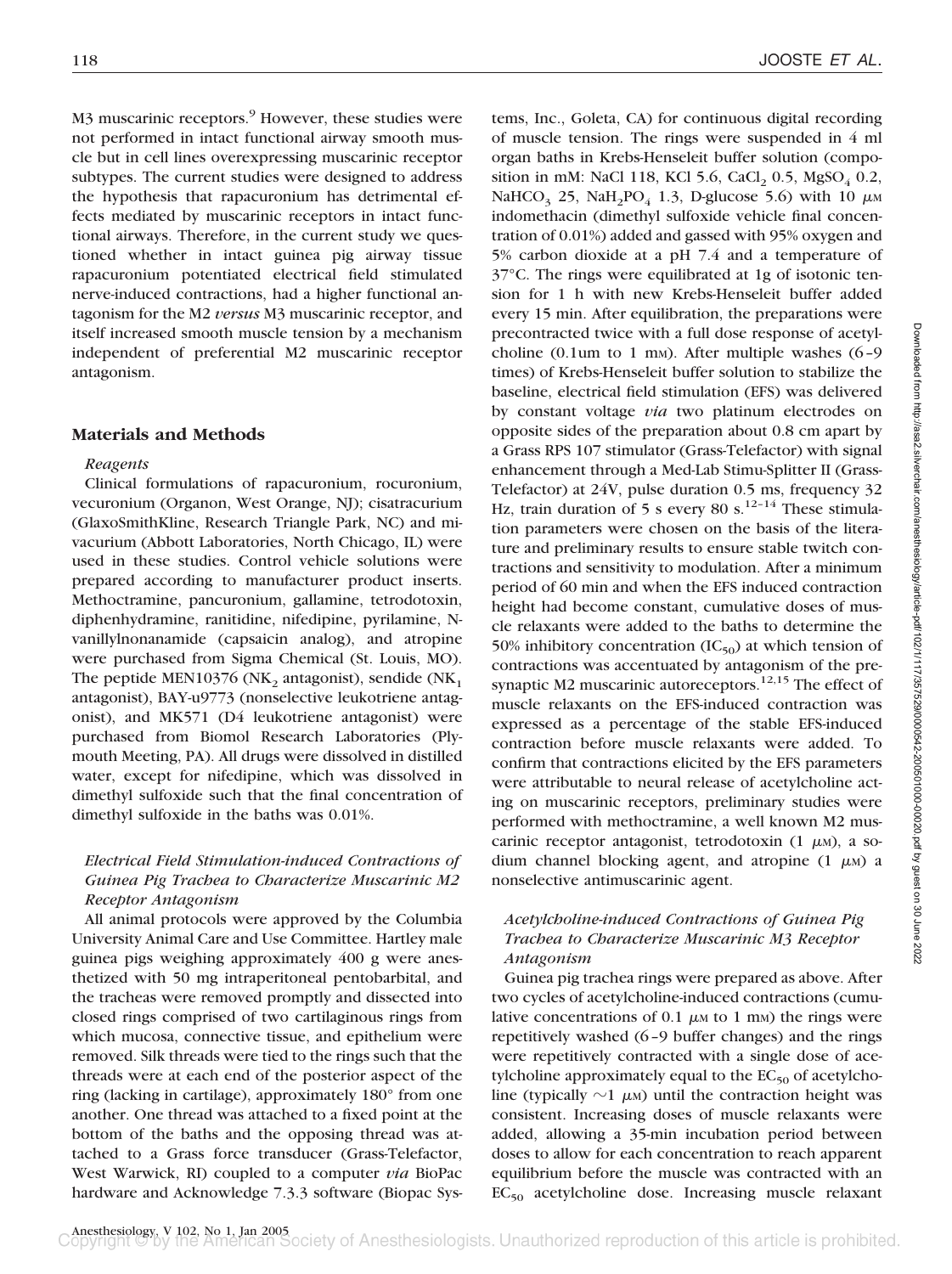doses were used to determine  $IC_{50}$  concentrations at which tension of contractions was attenuated by muscarinic M3 receptor antagonism.

In additional preliminary experiments with muscle relaxants (rapacuronium, vecuronium, and pancuronium), a second method was used to determine the  $IC_{50}$  at which these muscle relaxants blocked the M3 muscarinic receptor. After two cycles of acetylcholine-induced contractions with cumulative concentrations of acetylcholine and washing, EFS was initiated until the resultant contraction became consistent. Increasing concentrations of rapacuronium or vecuronium were added, allowing a 35 min incubation period between doses to achieve equilibrium, after which time a burst of five EFS-induced contractions were elicited. The concentration of rapacuronium or vecuronium that antagonized the EFS-induced contractions $12,15$  was compared with the concentration that antagonized acetylcholine-induced contractions.

To address the possibility that postjunctional M2 muscarinic receptor antagonism contributed to the calculated  $IC_{50}$  of rapacuronium acting at postjunctional M3 muscarinic receptors, rapacuronium-induced decrease of acetylcholine-mediated contraction was repeated in the presence of the selective M2 antagonist methoctramine. The methoctramine concentration that effectively antagonized the M2 muscarinic receptor in this preparation was first defined by measuring augmentation of EFS-induced contractions. Furthermore, it was determined whether the selected concentration of methoctramine  $(0.5 \mu)$  inhibited acetylcholine-induced contractions. A second experimental strategy was also employed to address the potential contribution of antagonism of postjunctional M2 muscarinic receptors and relaxation of acetylcholine-induced contractions. Methoctramine (1 nm-100  $\mu$ m) or 4-DAMP (0.1 nm-1  $\mu$ m) were added in half-log increasing increments 15 min before the addition of an  $EC_{50}$  concentration of acetylcholine. The resulting decrease in acetylcholine-induced muscle tension was recorded and  $IC_{50}$  values were calculated.

## *Characterization of the Effect of Rapacuronium on Baseline Resting Tone of Tracheal Rings*

Guinea pig tracheal rings were prepared as above. Rings were either not precontracted or were subjected to two cycles of acetylcholine-induced contractions (increasing cumulative concentrations of acetylcholine 0.1  $\mu$ M-1.0 mM) followed by two washing protocols: washed only three times or washed 6–9 times with Krebs-Henseleit buffer. Cumulative increasing concentrations of rapacuronium  $(1 \text{ nm}-100 \mu)$  were then added to the organ baths. Once the rapacuronium-induced increase in baseline tension was achieved, antagonists were added in an attempt to reverse the increase in baseline tone. Atropine  $(1 \mu)$  (muscarinic antagonist), pyrilamine (10  $\mu$ M) (H<sub>1</sub> histamine receptor antag-

onist), diphenhydramine (1  $\mu$ M) (H<sub>2</sub> histamine receptor antagonist), nifedipine (10  $\mu$ M) (calcium channel blocker), sendide (30  $\mu$ M) (NK<sub>1</sub> receptor antagonist), MEN10376 (30  $\mu$ M) (NK<sub>2</sub> receptor antagonist), MK571 (10  $\mu$ M) (leukotriene  $D_4$  antagonist), or BAY-u9773 (10  $\mu$ M) (nonselective leukotriene antagonist) were added to individual baths in an attempt to antagonize this rapacuroniuminduced increase in baseline tone.

In a separate series of experiments these antagonists were added after the acetylcholine-induced contractions and washing but 30 min before the addition of cumulatively increasing concentrations of rapacuronium.

In an attempt to determine if rapacuronium was increasing baseline tone by activation of noncholinergic, nonadrenergic (NANC) nerves, N-vanillylnonanamide  $(10 \mu)$  (capsaicin analog) was added first to activate and deplete NANC contractile tachykinins.<sup>14</sup> After N-vanillylnonanamide-induced tension had returned to baseline (60–90 min) rapacuronium was added to determine if tension still increased after depletion of NANC neurotransmitters. To confirm adequate depletion of contractile NANC neurotransmitters control tissues received a repeated dose of N-vanillylnonanamide that did not result in a repeated contraction.

#### *Data Analysis*

Smooth muscle tension was measured in Acqknowledge 3.7.3 software (Biopac Systems Inc., Goleta, CA) and muscle relaxant  $IC_{50}$ s for potentiating EFS effects at M2 muscarinic receptors or inhibiting acetylcholine-induced contractions at M3 muscarinic receptors were calculated by nonlinear regression analysis using Prism 3.0 software (GraphPad Software, Inc., San Diego, CA). All values are given as mean  $\pm$  SD. In all experiments n represents the number of individual tracheal rings studied.

## **Results**

It is well known that antagonism of presynaptic M2 muscarinic receptors results in a potentiation of EFSinduced contractions. This is the result of blockade of the M2 muscarinic receptor that normally functions in a negative auto-feedback mode after stimulation of parasympathetic nerves and release of acetylcholine. Figure 1 is a representative tension recording of guinea pig airway smooth muscle after two cycles of preexposure to cumulative increases in acetylcholine followed by the initiation of EFS. Gallamine (a known M2 antagonist) and rapacuronium caused an increase in the magnitude of the EFS-induced contraction (at approximately  $1 \mu M$ ) whereas mivacurium required higher concentrations to accentuate the EFS-induced contraction (fig. 1).  $IC_{50}$  for all the relaxants tested are presented in table 1 with a rank order of potency for this M2 muscarinic receptor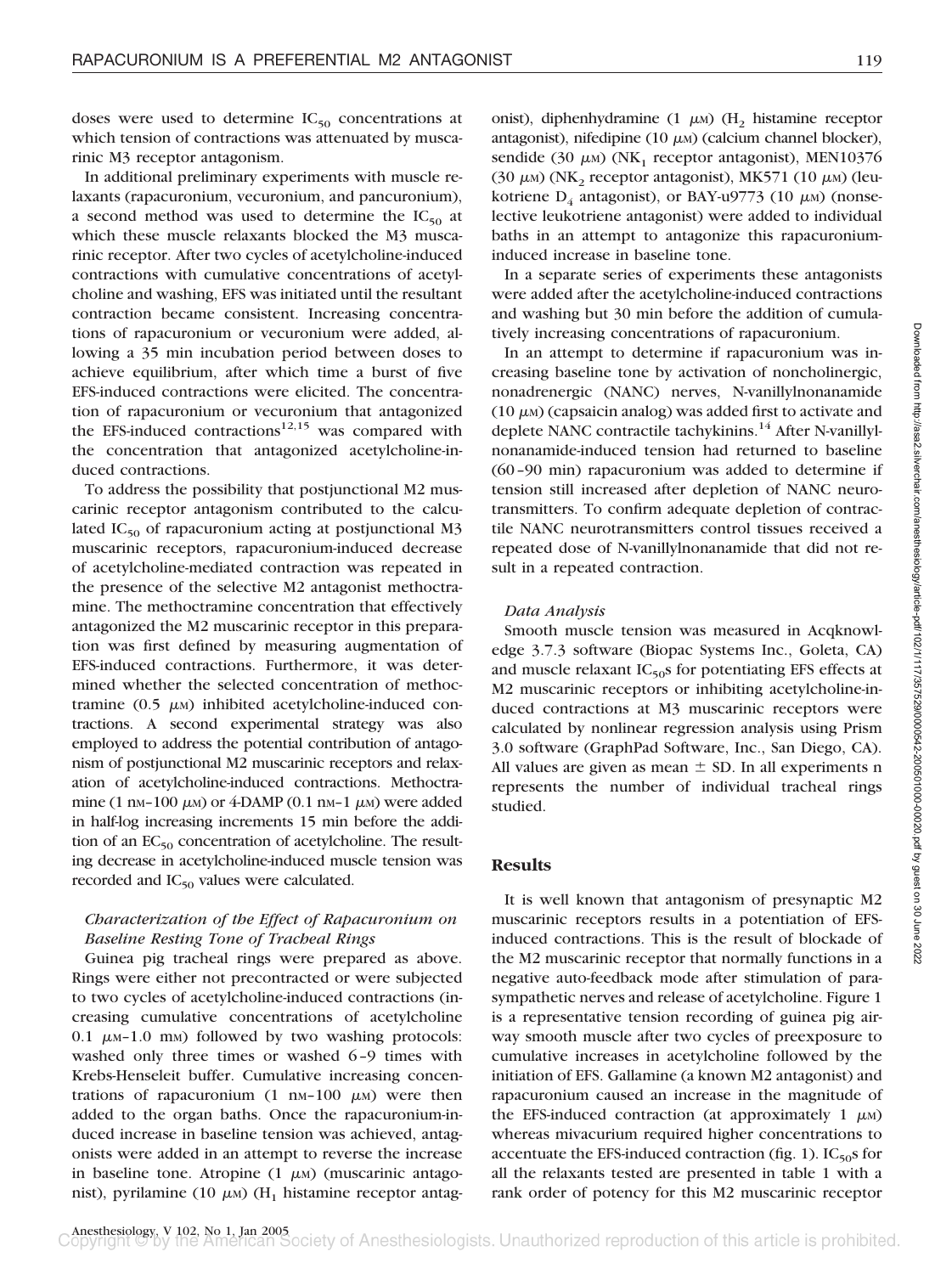

**Fig. 1. Representative tension measurements of guinea pig tracheal rings suspended in organ baths illustrating muscle relaxant M2 muscarinic receptor antagonism resulting in an increase contraction elicited by electrical field stimulation (EFS). After two cycles of precontractions induced by acetylcholine (0.1–** 1000  $\mu$ <sub>M</sub>) and washing, EFS was initiated. (*A*) Gallamine (Gall), a **muscle relaxant with known M2 muscarinic receptor effects,** increased EFS-induced contraction at concentrations 10  $\mu$ M and **1000 M. (***B***) Rapacuronium (Rap) increased EFS-induced con**tractions at concentrations between 1  $\mu$ M and 100  $\mu$ M. (*C*) Miva**curium (Mivac) exhibited minimal effects on EFS-induced contractions. Shown are representative tracings for 6–8 experiments performed for each muscle relaxant.**

antagonism of pancuronium, rapacuronium, vecuronium, cisatracurium, mivacurium, and rocuronium. The  $IC_{50}$ s for the M2 muscarinic receptor were well within the concentrations achieved clinically for rapacuronium and pancuronium but greater than the clinical concentrations typically achieved with vecuronium or rocuronium (fig. 2).

Methoctramine, as expected, potentiated the EFS-induced contraction as a result of its presynaptic M2 muscarinic receptor antagonism, with a peak effect at 0.5  $\mu$ M. Tetrodotoxin (1  $\mu$ M) completely abolished the EFSinduced contractions, confirming that the contractions were neural in nature and not attributable to direct muscle stimulation. Atropine (1  $\mu$ M) also abolished both EFS-induced and acetylcholine-induced contractions

**Table 1. Comparative functional activities of muscle relaxants for antagonism of M2 or M3 muscarinic receptors**

| Muscle relaxants | $IC_{50}$ at M2    | $IC_{50}$ at M3    | Reported plasma                  |
|------------------|--------------------|--------------------|----------------------------------|
|                  | with EFS $(\mu M)$ | with Ach $(\mu M)$ | concentration $(\mu M)$          |
| Rapacuronium     | $2.4 + 1.9$        | $125.3 \pm 11$     | 7.39-59.1 <sup>(17;37)</sup>     |
| Vecuronium       | $5.6 \pm 3.1$      | $279.0 \pm 90$     | $0.63 - 3.14^{(38)}$             |
| Cisatracurium    | $7.8 + 2.9$        | >240               | $0.08 - 1.13^{(39)}$             |
| Rocuronium       | $27.8 \pm 16.7$    | $572.5 \pm 146$    | 4.7 (peak serum) <sup>(40)</sup> |
| Mivacurium       | $25.6 + 14.9$      | >150               | 1.4 (peak serum) $(41)$          |
| Pancuronium      | $0.6 \pm 0.6$      | $6.7 \pm 5.5$      | $2.2 - 4^{(40)}$                 |
| Gallamine        | $5.7 + 1.5$        | >1000              | 81 (peak serum) $(42)$           |

Ach = acetylcholine; EFS = electrical field stimulation; M2 = M2 muscarinic  $receptors$ ; M3 = M3 muscarinic receptors.

confirming the role of muscarinic receptors in these contractions. Studies performed with the vehicles in which the muscle relaxants are supplied showed no effect on the EFS-induced contractions.

Initially, two methods were compared for measuring the affinity of rapacuronium, pancuronium, or vecuronium for the M3 muscarinic receptor.<sup>12,15</sup> Representative tracings of these two methods, attenuation of the height of the contraction elicited by EFS or attenuation of the height of the contraction elicited by a single dose (approximately the  $EC_{50}$ ) of acetylcholine, are presented in figure 3. Pancuronium (*top panel,* fig. 3) and rapacuronium (*middle panel,* fig. 3) initially augmented the height of the contraction elicited by EFS (evidence of their M2 muscarinic receptor antagonism). However, at higher concentrations both pancuronium and rapacuronium attenuated the height of the EFS-induced contraction as a result of postjunctional M3 muscarinic receptor antagonism. Increasing concentrations of rapacuronium (*bottom panel,* fig. 3) attenuated the height of the acetylcholine-induced contractions. The  $IC_{50}$  for rapacuronium at the M3 muscarinic receptor was  $125 \pm 7.8$   $\mu$ M and 152  $\pm$  10.7  $\mu$ <sub>M</sub> measured by inhibiting acetylcholineinduced or EFS-induced contractions, respectively, whereas the  $IC_{50}$  for vecuronium at the M3 muscarinic receptor was 279  $\pm$  51.9  $\mu$ m and 214  $\pm$  6.3  $\mu$ m measured by inhibiting acetylcholine-induced or EFS-induced contractions, respectively. As these methods yielded similar results, one method (attenuation of acetylcholine-induced contraction) was used for subsequent studies.

To address the possibility that antagonism of postjunctional M2 muscarinic receptors may have contributed to the calculated  $IC_{50}$  for rapacuronium's inhibition of acetylcholine-induced contraction, studies were repeated in the presence of  $0.5 \mu\text{m}$  methoctramine (a concentration shown in preliminary studies to augment EFS-induced contraction indicative of M2 antagonism). The  $IC_{50}$  for rapacuronium's inhibition of acetylcholine-induced contraction was not different ( $P = 0.18$ ) in the absence or presence of this concentration of methoctramine (125  $\pm$ 7.8  $\mu$ <sub>M</sub> [n = 4] and 98.0  $\pm$  26.3  $\mu$ <sub>M</sub> [n = 3], respectively). In addition, we compared the ability of classic and selective M2 (methoctramine) and M3 (4-DAMP) muscarinic receptor antagonists to inhibit acetylcholine induced contractions in this preparation. 4-DAMP demonstrated dose-dependent inhibition of acetylcholineinduced contractions with an  $IC_{50}$  of 4 nm and complete inhibition at 50 nm, but methoctramine did not demonstrate dose-dependent inhibition and even at very high and nonselective concentrations  $(1 \mu M)$ demonstrated only a 25% inhibition of acetylcholineinduced contractions.

The potencies of muscle relaxants for attenuating the acetylcholine-induced contractions are presented in table 1 and figure 4 with a rank order of potency of pancuronium, rapacuronium, vecuronium, and rocuro-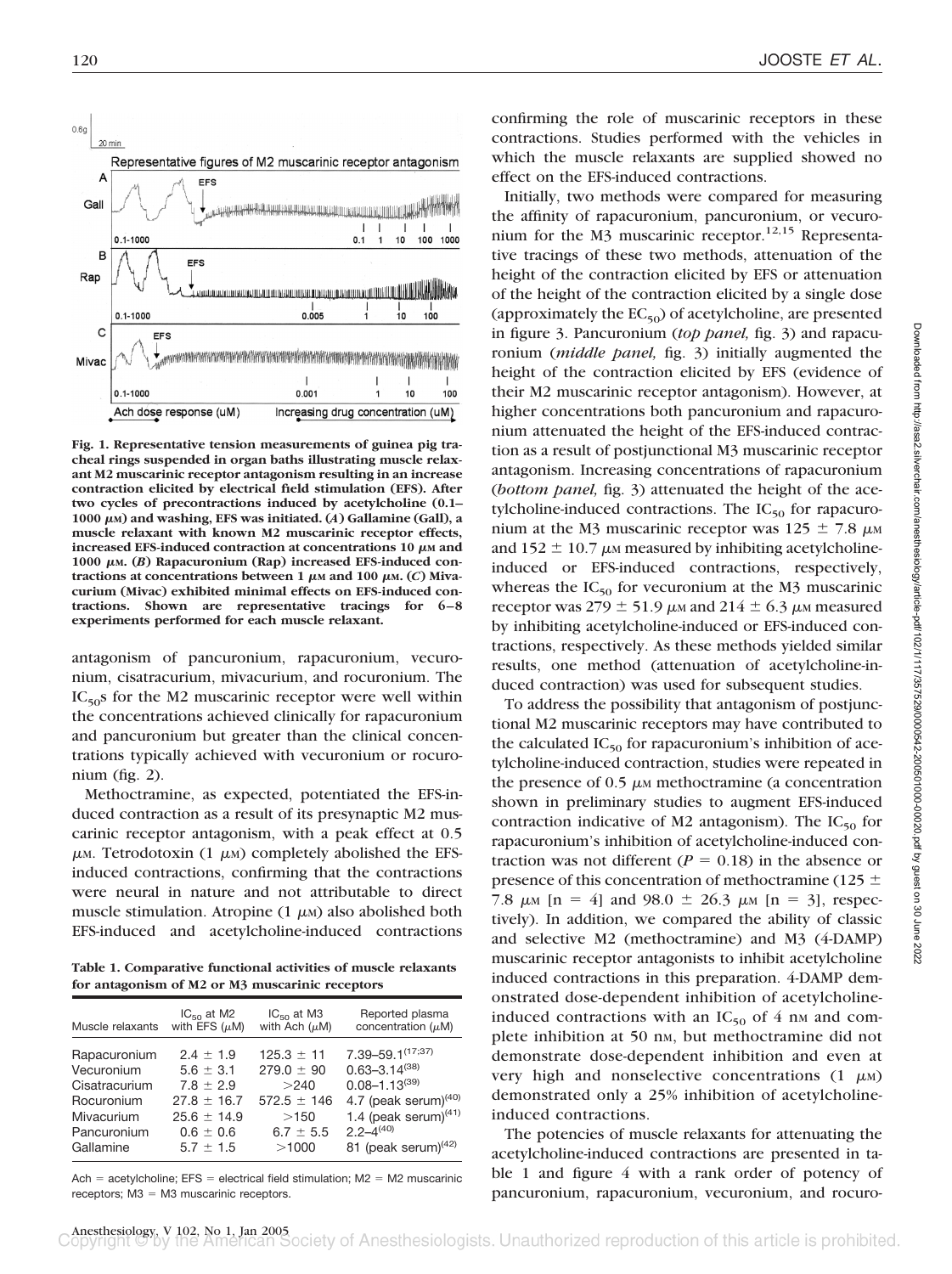**Fig. 2. Nonlinear regression analysis results of muscle relaxants abilities to augment EFS-induced contraction** *via* **M2 muscarinic receptor antagonism.** *Shaded areas* **of each graph indicate clinical plasma concentrations reported. Rapacuronium and pancuronium's 50% inhibitory concentrations are well within clinical achieved concentrations. Data represents** means  $\pm$  SD from 6–8 experiments.



Clinical concentration

nium. The potencies of cisatracurium, mivacurium, and gallamine for the M3 muscarinic receptor were so low that sufficient concentrations could not be reached to attenuate acetylcholine-induced contractions (table 1). Although pancuronium, rapacuronium, vecuronium, and rocuronium have measurable potencies, only pancuronium had an M3 muscarinic receptor potency within clinically relevant concentrations (fig. 4).

An unexpected finding was that rapacuronium caused



**Fig. 3. Representative tension recordings of guinea pig tracheal ring preparations suspended in organ baths illustrating two methods for measuring the effect of M3 muscarinic receptor antagonism with increasing concentrations of pancuronium (Panc) or rapacuronium (Rap). The twitch response of electrical field stimulation (EFS) is attenuated by increasing concentrations of (***A***) pancuronium (Panc) or (***B***) rapacuronium (Rap). (***C***) The contraction height of a fixed acetylcholine concentration is attenuated by increasing concentrations of rapacuronium. Three to four experiments were performed for each muscle relaxant.**

an increase in baseline resting tension in the absence of EFS only if the tracheal rings had been subjected to contraction with acetylcholine followed by a limited amount of buffer changes. This effect of rapacuronium was eliminated if the baths were washed more extensively after the initial acetylcholine-induced contractions (6–9 washings instead of the usual three washings). In an attempt to elucidate the mechanism of this rapacuronium-induced increase in tone a series of inhibitors were used either before rapacuronium or after the rapacuronium-induced tension had reached a peak. Only atropine could antagonize or prevent the rapacuronium-induced increase in baseline tension. Inhibition of histamine, tachykinin or leukotriene receptors or calcium channels was without effect (data not shown). Furthermore, preactivation and depletion of NANC neurotransmitters by a capsaicin analog did not prevent the subsequent increase in baseline tone elicited by rapacuronium (data not shown).

#### **Discussion**

The primary finding of this study is that although rapacuronium was found to be an antagonist at both M2 and M3 muscarinic receptors in intact guinea pig airway tissue, rapacuronium had an approximately 50-fold greater ability to potentiate muscle contraction through its M2 muscarinic receptor antagonism than its ability to inhibit contractions through its antagonism of the M3 muscarinic receptor. Moreover, the  $IC_{50}$  of rapacuronium for the M2 but not the M3 muscarinic receptor was well within a clinically relevant concentration range.<sup>16-19</sup>

In human airways, there is greater parasympathetic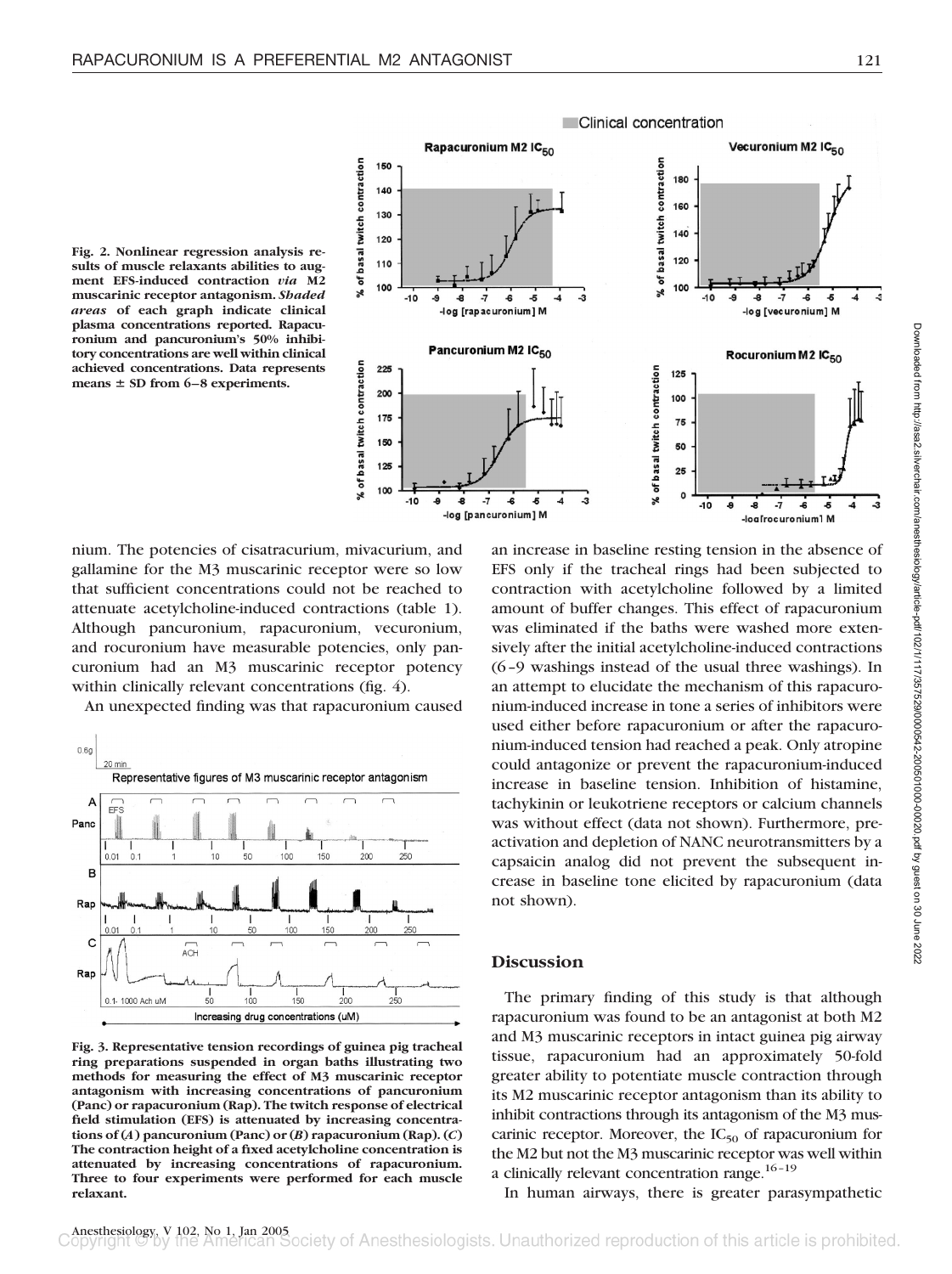

**Fig. 4. Nonlinear regression analysis results of muscle relaxants abilities to attenuate acetylcholine-induced contractions** *via* **M3 muscarinic receptor antagonism. Shaded areas of each graph indicate clinical plasma concentrations reported. Only pancuronium's 50% inhibitory concentration was within clinical achieved** concentrations. Data represents means  $\pm$ **SD from 3–4 experiments.**

than sympathetic innervation in central airways. The presence of a foreign body such as an endotracheal tube or other irritating substance in these central airways activates irritant receptors that are found just beneath the epithelial lining of the airways, which leads to a heightened parasympathetic tone that in turn<sup>20</sup> results in rapid reflex changes in airway diameter. The afferent and efferent connections of these receptors that form the reflex arch travel in the vagus nerve. Acetylcholine administered exogenously or released from parasympathetic postganglionic nerves induces airway constriction by activating muscarinic receptors on airway smooth muscle.21,21 Airway smooth muscle expresses both M2 and M3 muscarinic receptors. The M3 muscarinic receptors initiate contraction whereas M2 muscarinic receptors inhibit relaxation. Therefore, blockade of M3 muscarinic receptors by any drug in airway smooth muscle would be extremely beneficial, as it would inhibit both vagally induced and exogenously administered acetylcholine-induced airway constriction. In addition, M2 muscarinic receptors are expressed on presynaptic postganglionic nerves, where they function as negative feedback autoreceptors. After activation of parasympathetic nerve activity they function to attenuate further release of acetylcholine. Therefore, any drug with a preferential affinity to antagonize the M2 *versus* M3 muscarinic receptors at clinically relevant concentrations would interrupt this protective feedback mechanism, allowing for the uncontrolled excessive release of acetylcholine to act on unopposed M3 muscarinic receptors facilitating bronchoconstriction. Studies in animal models show

that pancuronium and gallamine at clinically relevant concentrations can potentiate bronchospasm in the setting of vagally induced acetylcholine release. $22,23$  Antagonism of presynaptic M2 muscarinic receptors was thought to be the mechanism of action.

Therefore, the criteria for a drug that could potentiate vagally induced bronchospasm are a drug with greater antagonism of the M2 *versus* M3 muscarinic receptor, M2 but not M3 antagonism at clinically relevant concentrations, and use of this drug during a period of intense parasympathetic stimulation (*e.g.*, intubation).

In the current study we measured the ability of muscle relaxants to either enhance (*via* prejunctional M2 muscarinic receptor antagonism) or antagonize (*via* postjunctional M3 muscarinic receptor antagonism) tension in closed guinea pig trachea rings suspended in organ baths. EFS is used to mimic vagal nerve activity in the airways. This method in intact tissue has been used extensively<sup>24,25</sup> to define M2 and M3 muscarinic antagonism in airway smooth muscle. M2 receptor antagonism leads to a potentiation of EFS-induced muscle contraction by inhibiting the negative feedback mechanism (fig. 1), whereas M3 receptor antagonism inhibits EFS induced muscle contraction by preventing muscle contraction (fig. 2). To further define and confirm the muscle relaxants M3 muscarinic antagonism we contracted the trachea rings with an  $EC_{50}$  dose of acetylcholine and then inhibited this contraction with increasing concentrations of muscle relaxants to antagonize acetylcholine's effect at the M3 muscarinic receptor on the muscle (fig. 2). These two methods (blockade of EFS-induced or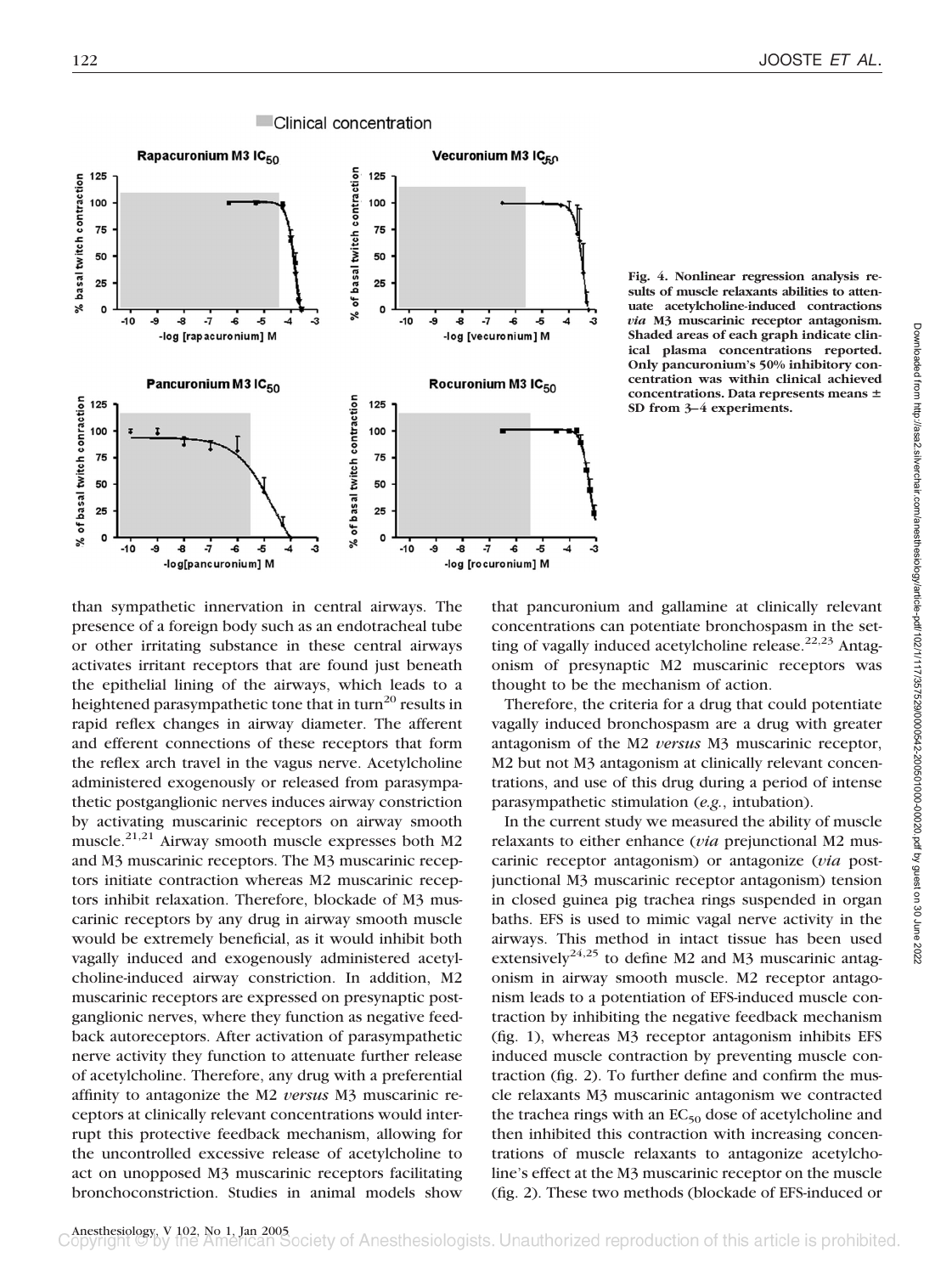acetylcholine-induced contraction) yielded similar muscle relaxant  $IC_{50}$  values for antagonism of the postjunctional M3 muscarinic receptor.

In addition to its location on the prejunctional parasympathetic nerves, M2 muscarinic receptors are also expressed alongside M3 muscarinic receptors on the postjunctional smooth muscle. Although some studies in central airways suggest that the muscle M2 muscarinic receptor is less important for cholinergic contractions,<sup>26</sup> other studies in peripheral airways suggest a more important role for M2 muscarinic receptors in cholinergic contraction.27 This distinction is important in our studies because we calculated an  $IC_{50}$  for rapacuronium's interaction with M3 muscarinic receptors. If both M2 and M3 postjunctional receptors contribute to reversal of acetylcholine-induced contractions, than our calculated  $IC_{50}$ would be a contribution from both receptor subtypes. However, our studies revealed a similar  $IC_{50}$  for rapacuronium's reversal of acetylcholine-induced contraction in the presence or absence of previous inhibition of M2 muscarinic receptors. This suggests that our calculated  $IC_{50}$  for rapacuronium truly represents an  $IC_{50}$  for the M3 muscarinic receptor. Moreover, we further demonstrated that a selective M3 muscarinic antagonist, 4-DAMP, dose-dependently inhibited acetylcholine-induced contractions with an  $IC_{50}$  of 4 nm and complete inhibition at 50 nm, whereas methoctramine did not demonstrate dose-dependent inhibition and even at high and nonselective concentations  $(1 \mu M)$  only inhibited acetylcholine-induced contractions by 25%. Taken together, these studies demonstrate that in the central airways of guinea pigs, M3 muscarinic receptors are responsible for acetylcholine-induced contractions and that our calculated muscle relaxant  $IC_{50}$  values represent M3 muscarinic receptor antagonism.

An intriguing and unexpected finding of these studies was that the baseline tone in the tracheal rings, in experiments with or without EFS, increased above baseline when rapacuronium was present in concentrations  $10 \mu$ <sub>M</sub> and above only if there was residual acetylcholine present in the organ baths (*i.e.*, after an acetylcholine dose response had been performed and partially washed out). The mechanism of rapacuronium-induced increase in the presence of residual acetylcholine and its blockade by atropine is not clear. It is known that several classic neuromuscular blocking agents can have allosteric interactions with muscarinic receptor subtypes that modulate the interaction of acetylcholine with its orthosteric binding site.<sup>28-30</sup> A speculation that could explain rapacuronium-induced contraction with residual concentrations of acetylcholine would be an allosteric interaction of rapacuronium with the M3 muscarinic receptor that enhances acetylcholine's interaction with its orthosteric site (*i.e.*, positive cooperativity). Clinical observations are consistent with this speculation. Two recent studies demonstrated an increase in peak airway inflating pressures<sup>31</sup> or a decrease in maximal expiratory flow<sup>32</sup> with the administration of rapacuronium during steady state anesthesia in intubated patients. This suggests that during steady state general anesthesia rapacuronium is capable of increasing bronchial tone either by facilitating further acetylcholine release from postganglionic parasympathetic nerves or by acting at an allosteric site on airway smooth muscle, augmenting endogenous acetylcholine effects. Alternatively, rapacuronium may increase airway tone by other mechanisms such as histamine release. However, neither of these two studies reported other signs of histamine release and both studies proposed selective M2 muscarinic receptor antagonism as a mechanism to account for their findings.  $31,32$ 

A further alternative mechanism to account for rapacuronium-induced bronchospasm is the release of histamine from mast cells lining the vessels into which the drug is given. Histamine release is described after the administration of several nondepolarizing muscle relaxants including curare, atracurium, and mivacurium.<sup>33-35</sup> However, in a study of 47 adult patients receiving rapacuronium during elective general anesthesia, seven developed bronchospasm without increases in plasma histamine concentrations. $36$  Our inability in the current study to attenuate the rapacuronium-induced increase in baseline tone with histamine receptor antagonists is consistent with these findings. Therefore, it does not appear that histamine release can account for rapacuroniuminduced bronchospasm. Although  $\beta_2$ -adrenoceptor antagonism is another potential mechanism to precipitate bronchospasm, there is also no current evidence that rapacuronium or any other clinically used muscle relaxants behave as  $\beta_2$ -adrenoceptor antagonists.

Despite rapacuronium's removal from clinical practice, it is important to understand the mechanism by which rapacuronium apparently contributed to fatal bronchospasm. All muscle relaxants developed to date have affinity for muscarinic receptors and it is likely that the next generation of muscle relaxants that attempt to replace succinylcholine will also have affinities for muscarinic receptors. Therefore, if the higher affinity of rapacuronium for the M2 *versus* the M3 muscarinic receptor accounts for induced bronchospasm, it seems prudent that all newly designed muscle relaxants should be evaluated for their potential to selectively inhibit M2 muscarinic receptors at clinically used concentrations. In summary, the bronchospasm caused by rapacuronium is likely in part attributable to its  $M2 > M3$  muscarinic receptor affinity; however, additional mechanisms, such as allosteric interactions with muscarinic receptors, may contribute to rapacuronium's detrimental airway effects.

# **References**

1. Goudsouzian NG: Rapacuronium and bronchospasm. ANESTHESIOLOGY 2001; 94:727–8